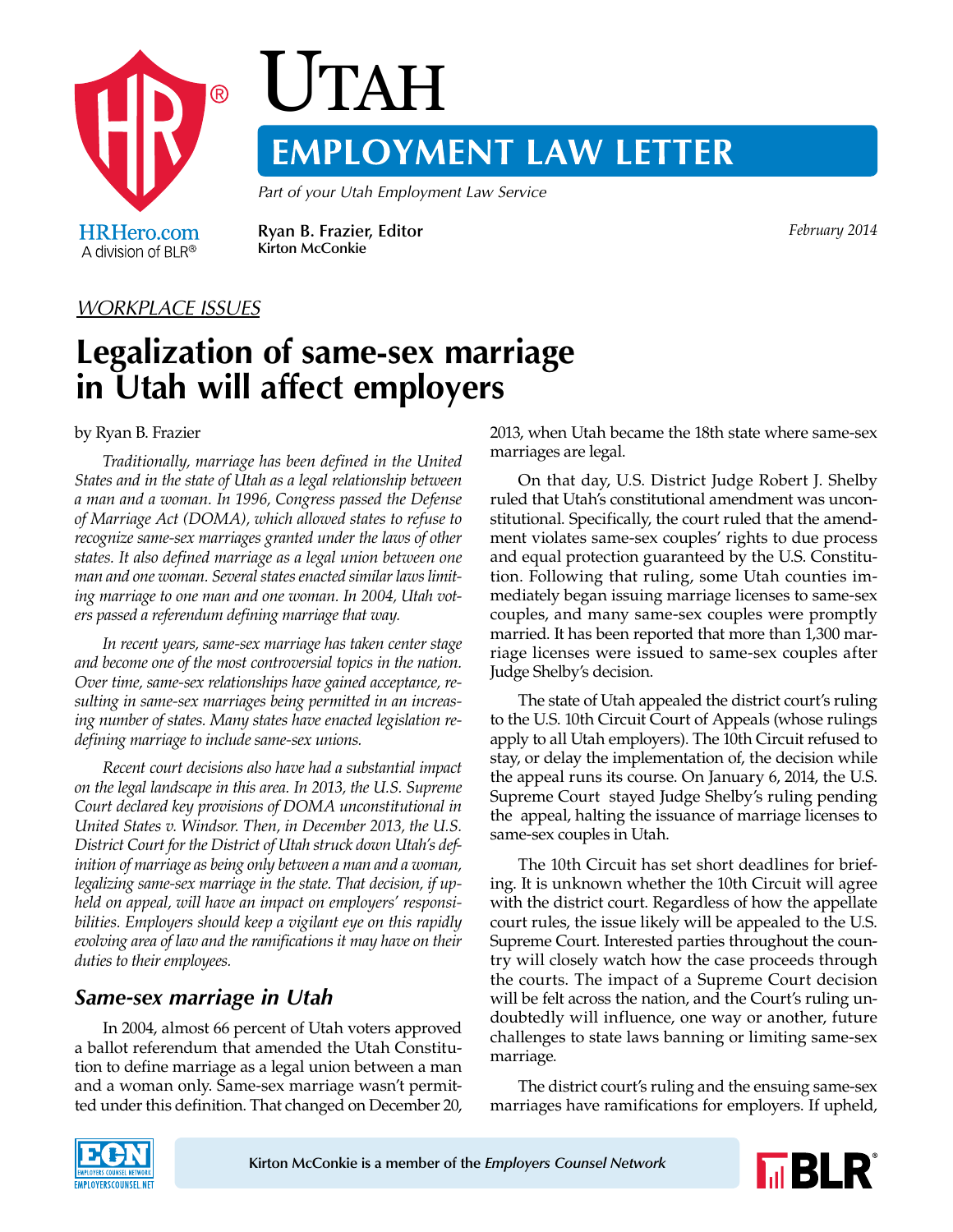the court's decision will have an impact on the application of several employment laws. It will also affect the administration of employee benefits. This article analyzes the implications of the ruling in the employment context.

#### *Same-sex marriages performed before the stay*

As we noted, the U.S. Supreme Court stayed the district court's ruling, halting the issuance of marriage licenses to same-sex couples until the appeals have been decided. However, there are mounting questions about the status of the more than 1,300 same-sex marriages performed before the stay took effect. Utah has stated that it will not recognize the marriages for purposes of benefits provided under state law pending further court action. By contrast, the federal government has decided to recognize the marriages for now.

On January 10, 2014, Attorney General Eric Holder issued the following statement:

For purposes of federal law, [Utah's same-sex] marriages will be recognized as lawful and considered eligible for all relevant federal benefits on the same terms as other same-sex marriages. These families should not be asked to endure uncertainty regarding their status as the litigation unfolds. In the days ahead, we will continue to coordinate across the federal government to ensure the timely provision of every federal benefit to which Utah couples and couples throughout the country are entitled—regardless of whether they are in same-sex or opposite-sex marriages.

Obviously, there is a lot of confusion and speculation about whether the marriages will be considered valid and how the law will be applied to the couples who were recently married in Utah. An employer that employs a spouse in one of these same-sex marriages is presented with a host of issues. If you are confronted with employment issues involving one of the newlyweds, you should consult with your legal counsel about your duties.

### *FMLA rights*

If upheld, the district court's ruling will have an impact on how employers apply the Family and Medical Leave Act (FMLA). Among other things, the FMLA entitles eligible employees to take up to 12 weeks of unpaid, job-protected leave during a 12-month period to care for a spouse with a serious health condition. The FMLA also allows eligible employees to take military caregiver leave to care for a spouse who is an eligible servicemember or veteran with a serious illness or injury sustained or aggravated during active military duty. It also provides for leave for a qualifying exigency related to a spouse's active duty in the armed forces in a foreign country. Utah doesn't have any requirements beyond what the FMLA requires.

The FMLA regulations define a covered "spouse" as "a husband or wife as defined or recognized under state law for purposes of marriage *in the state where the employee resides"* (emphasis added). Guidance from the U.S. Department of Labor (DOL) has confirmed that only employees residing in a state that recognizes samesex marriage can take FMLA leave to care for same-sex spouses. Accordingly, a same-sex couple lawfully married in one state isn't entitled to leave if they reside in a state that doesn't recognize same-sex marriage. For now, pending the outcome of the appeal, same-sex married couples residing in Utah are probably entitled to FMLA leave.

#### *Tax implications*

If the ruling is upheld on appeal, same-sex couples will be able to file tax returns as married individuals. On August 29, 2013, the IRS announced that same-sex marriages that are legal in the jurisdiction where they were performed would be recognized for federal tax purposes. The state of Utah has taken the position that it will accept state tax returns for same-sex married couples filing as married that were filed before the stay of the district court's ruling was entered. However, the state will not accept tax returns for same-sex couples filing as married after the stay was put in place.

Until the appeals are completed and the stay is lifted, the federal government and the state will likely treat the 1,300 marriages performed before the stay differently. Same-sex couples will probably be able to file their federal taxes as married individuals. On the other hand, they will probably not be able to file their state tax returns as married persons. Employers should consult with legal counsel and tax advisers about how to treat same-sex marriages for tax purposes until the stay is lifted or all the appeals are decided.

### *Employee benefits*

Employers aren't required to offer health benefits to spouses. If an employer elects to provide such benefits, it must review its benefit plans and insurance policies to ensure that they comply with the current status of the law. Retirement benefits are more complicated. Spouses are granted various rights in many retirement plans. Retirement plans also need to be reviewed. On September 18, 2013, the DOL issued guidance stating that the terms "spouse" and "marriage" in the Employee Retirement Income Security Act (ERISA) and related regulations include same-sex marriages performed in any state that recognizes such marriages regardless of where the couple currently resides.

This area of the law hasn't been fully developed in light of the recent changes. As alluded to above, the type